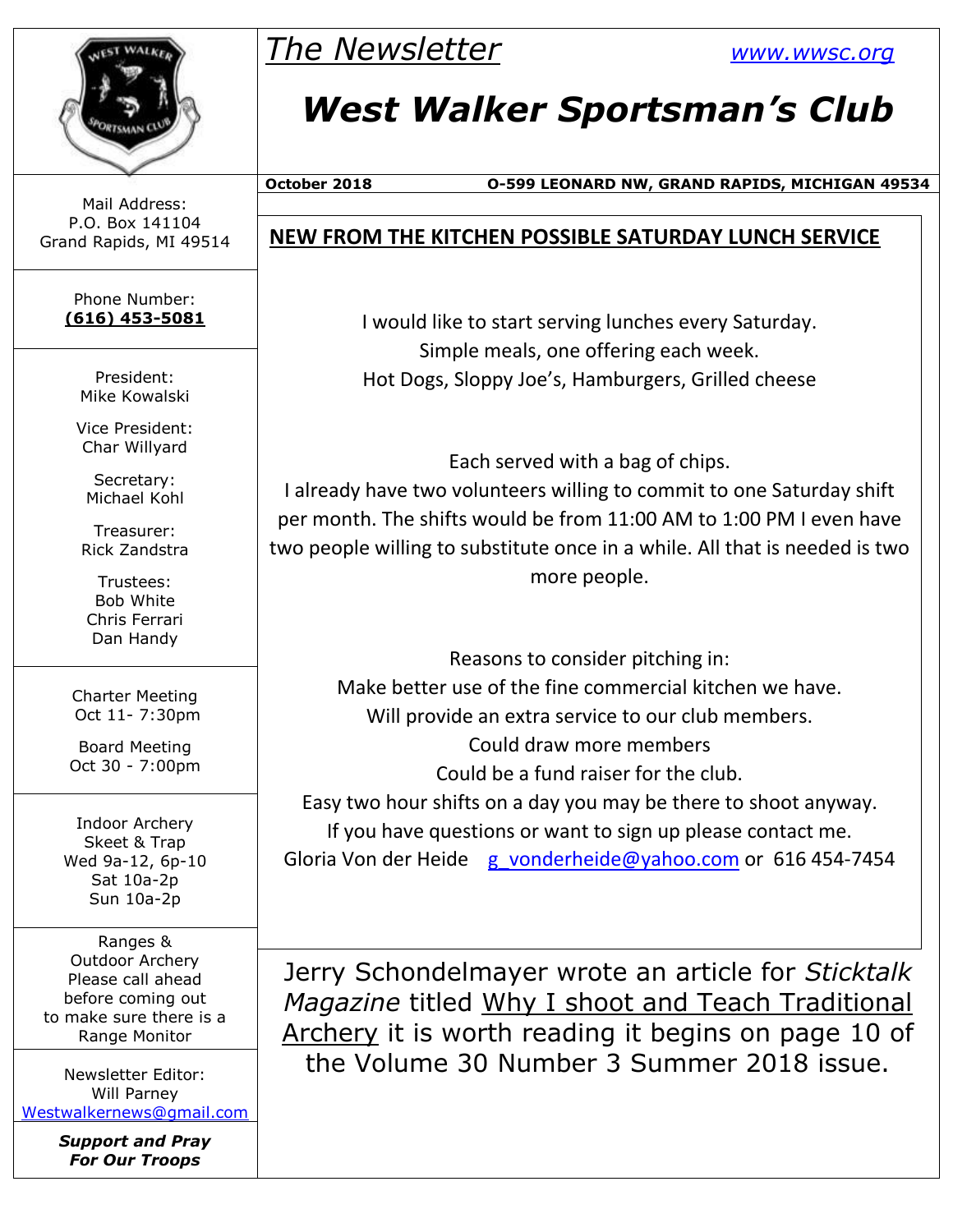# Monster Mash Saturday October 27, 2018 3:00 PM \$10

Bring your pistols and 50 rounds

Iron sites only please. Round nose only. No hollow point or wad cutter No magnums or rifle calibers allowed.

After the shoot, join us at the club house for a free dinner, awards, games and prizes.

No need to pre pay, but food and prizes will be purchased, so take your reservation seriously. Sign up at club house or range office or call range office 453-5081 or

Gloria Vonderheide 454-7454 g vonderheide@yahoo.com

Sign up dead line: Sunday October 21, 2018

| On the following dates we had Special shoots:                                                                             | <b>Upcoming Event:</b>                              |
|---------------------------------------------------------------------------------------------------------------------------|-----------------------------------------------------|
| August 4/5; 410 bore Trap 9 Entries                                                                                       | October 20/21;<br>5-Stand                           |
| Winners; Jack Boshoven High Gun 78<br>Ties; Mike Dykstra 68, Chris Ferrari 74 Total 14                                    | 2- mam Teams, 75 Targets                            |
| Chris Ferrari 74, Rick Zandstra 68 Total 142                                                                              | Entry Fee: $$6.00$                                  |
| August 12; Annie Oakley Shoot                                                                                             | * plus Regular Line Fees                            |
| $#1$ 15 Entries $#2$ 13 Entries<br>Winner; #1, Joe Popowich Jr.                                                           |                                                     |
| Winner $#2$ David Tagg                                                                                                    | From the bragging Board the                         |
| September 15/16; Doubles Skeet 10 Entries<br>Winner Brian Myers 81, Dan Bradley 96, Total 177                             | following for the month of<br>September:            |
|                                                                                                                           | Charlie 50 Straight Skeet                           |
| The special shoots have been enjoyed by all shooters. Looking to                                                          | Ken May 25 "<br>Trap<br>Jeff Koopmans 25 "<br>Skeet |
| have more in the future, keep watching newsletter and special<br>postings at the club for information.                    | Joe Popowich Jr 25 " Skeet                          |
|                                                                                                                           | Jack Boshoven 25 " Skeet                            |
| Information The 5-stand will be open every Saturday and Sunday<br>during regular hours.                                   | Jack Boshoven 50 " Skeet<br>Tom May 50 " Trap       |
|                                                                                                                           | Ш<br>Joe Popowich Jr 25<br>Trap                     |
| Start thinking about putting your team together for Winter League,<br>it is not far off. More info in latter newsletters. |                                                     |

**Dessert** 

**DINNER MENU** 

**Pot Roast Mashed Potato's** 

**Vegtables** 



**News from the Shotgun Desk** 

(All 3 D targets.) All calibers welcome.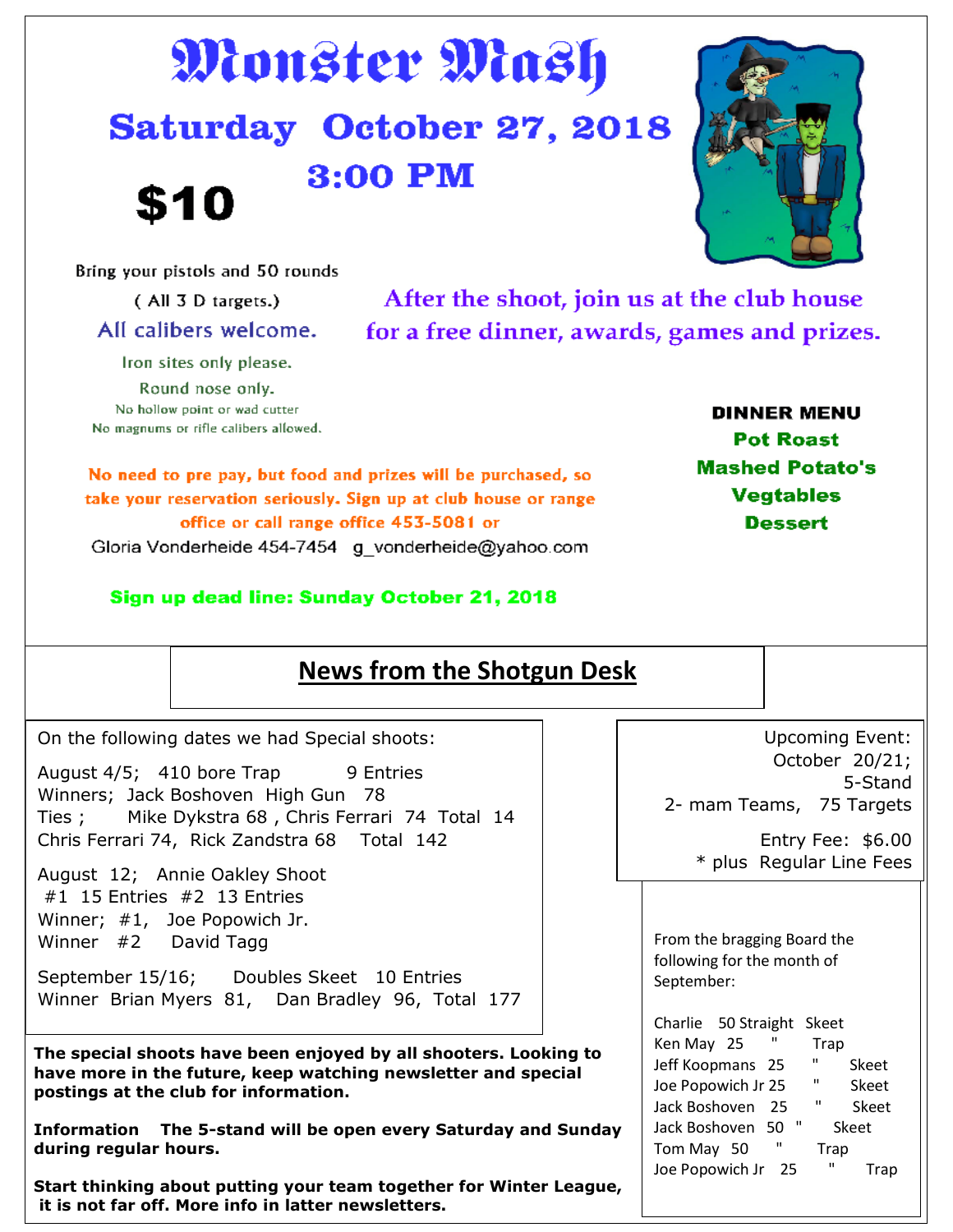## **TOMMYGUNS TRAINING**

Tom O'Brien Chief Range Safety Officer, Instructor

> Classes available in west Michigan for: CPL Range Safety Officer Introduction to the handgun Family firearm safety

616-920-1701 tommygunsmi@gmail.com http://TommygunsTraining.com



**Charter Member for more information**

### **Range Safety Officer Class**

**October 20 9am – 6pm \$50 for members**

## **October Range Hours**

**Oct 1 – 15 Oct 16 – 31**

**Mon – Sat: 9:00am – 7pm 9am-6:30pm Sundays: 10:00am – 7pm 10am-6:30pm [Link for range rules](http://www.wwsc.org/img/ranges/RangeRules.pdf)**

**The range committee is undergoing some major changes** 

**Tom O'Brian, Mike Kowalski, and Fran Handy are the new committee heads.** 

**West Walker Sportsman Club is looking for range monitors**

**to check memberships on the rifle & pistol ranges in 4-6 hour shifts.** 

**No experience necessary, we will train you.** 

**You will be provided a list of available time slots to fill.** 

**If you have any Questions or would like to setup training to be a Range Monitor please contact** 

**Fran Handy (616) 443 – 0668 or at [handy35676@gmail.com](mailto:handy35676@gmail.com)**

**Tom O'Brian [tommygunsmi@gmail.com](mailto:tommygunsmi@gmail.com)**

**Or Mike Kowalski [kowalskimike@comcast.net](mailto:kowalskimike@comcast.net)**

**Monitors will receive free annual membership renewal for working 100 hours.** 

**These are voluntary positions.**

**Range monitors that work 2 full shifts a month will be able to use the indoor pistol range NO GUESTS**

| <b>2018 Big Gun Raffle Winners</b> |                                             |      |                       |  |  |  |
|------------------------------------|---------------------------------------------|------|-----------------------|--|--|--|
| Jan                                | <b>Ruger Predator 6.5 Cal</b>               | #250 | <b>Bill Tingley</b>   |  |  |  |
| Feb                                | Ruger SR22 .22LR                            | #59  | <b>Rich Ponstein</b>  |  |  |  |
| Mar                                | <b>Henry Golden Boy .22LR</b>               | #272 | <b>David Dorr</b>     |  |  |  |
| Apr                                | Ruger LCR .38 Special +P                    | #117 | <b>Michael Lehman</b> |  |  |  |
| May                                | <b>Remington V3 12g Semi-Auto</b>           | #64  | <b>Mike Jeffery</b>   |  |  |  |
| Jun                                | <b>Glock 43 9mm Special Edition</b>         | #23  | <b>Jeff Bodary</b>    |  |  |  |
| Jul                                | Browning AB3 7mm pkg w/Nikon Scope          | #159 | <b>Denny Fuller</b>   |  |  |  |
| Aug                                | <b>Ruger Mark IV Target SS 22LR</b>         | #246 | <b>Dale Kuikstra</b>  |  |  |  |
| <b>Sep</b>                         | Tikka T3 Stainless 22-250 Cal               | #46. | <b>Tonya Vasold</b>   |  |  |  |
| Oct                                | Ruger SR1911 SS 9mm                         |      |                       |  |  |  |
| <b>Nov</b>                         | <b>Springfield Armory Saint AR15 23 Cal</b> |      |                       |  |  |  |
| <b>Dec</b>                         | FNH FNX 45 Tactical 45ACP                   |      |                       |  |  |  |